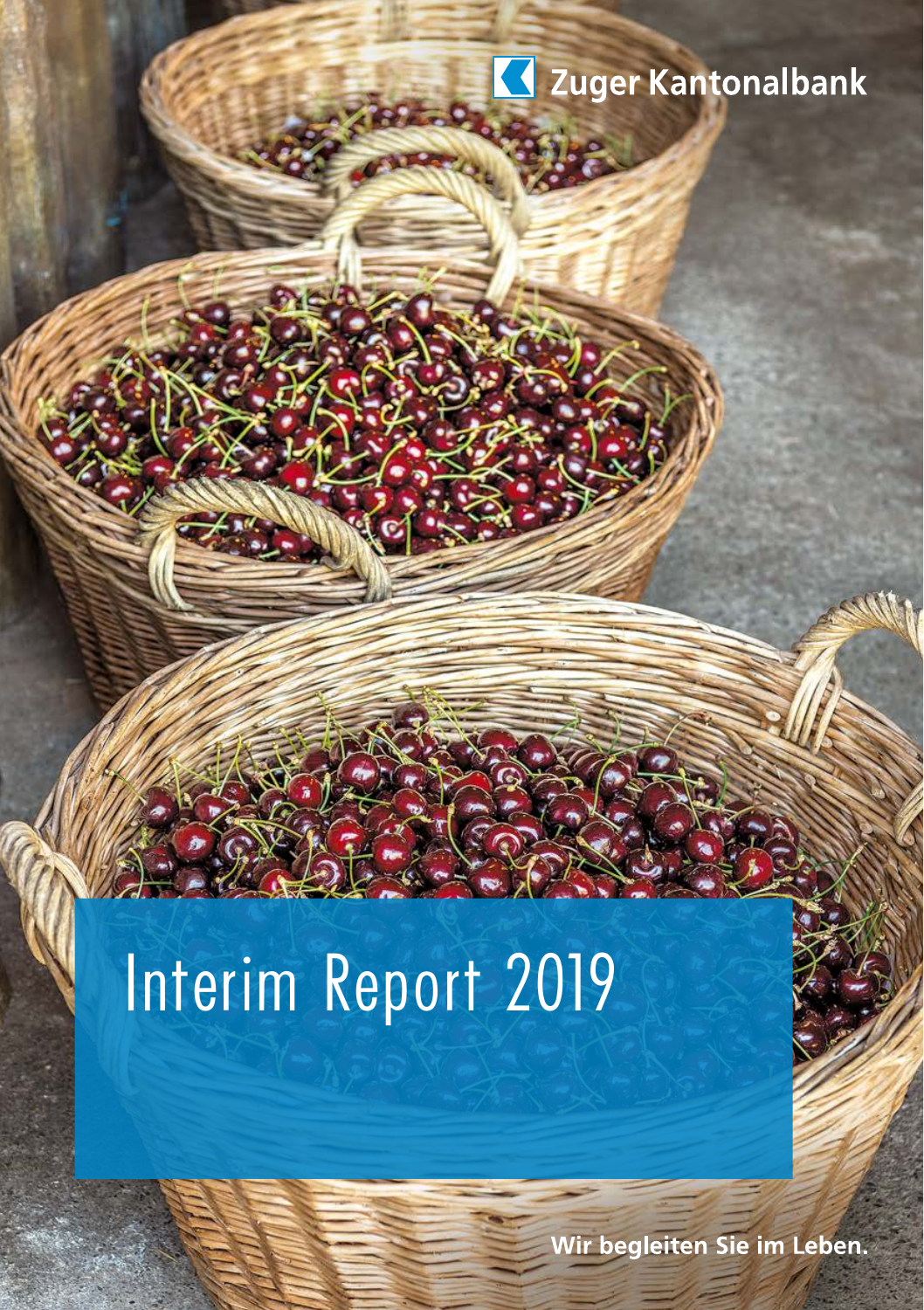### Good half-year result for 2019

Zuger Kantonalbank is performing well, recording a profit of CHF 37.4 million for the first half of 2019. Contributory factors to this result included slightly higher income of CHF 23.2 million from commission business and services, as well as a stable cost base. Despite a sharp increase in loans to customers, declining interest rates meant that the result from interest operations was slightly below that of the previous year. As regards assets under management, favourable financial market developments led to a significant increase (+8.2% compared to 31 December 2018). Total assets rose to CHF 15.4 billion.

Zuger Kantonalbank experienced a positive development in its results for the first six months of this year. Profit increased by 9.5% to CHF 37.4 million. However, at CHF 53.8 million, the operating result was 4.6% below the prior-year equivalent.

#### Strong balance sheet growth

Compared to the end of 2018, mortgage loans rose by 4.8% and amounted to CHF 12.3 billion. As a result, total assets rose significantly to CHF 15.4 billion. A persistently high level of repayments was more than offset by new property loans. Zuger Kantonalbank has increased its volume of short-term loans to firstclass institutional clients in Switzerland, which means it is investing customer deposits at low risk. Among other things, the bank refinanced its growth in the mortgage business by issuing new bonds with a volume of CHF 200 million. At the same time, this step assured the bank's long-term compliance with the more stringent regulatory requirements that apply in the area of liquidity. Customer

deposits rose by CHF 122.6 million in the first half of 2019 to CHF 9.8 billion (+1.3%). The bank is persisting with its existing credit policy, namely to generate sustainable and prudent arowth.

#### Interest result declines slightly

Over the course of the first six months of the year, interest rates fell back to the lows recorded in mid-2016. Low interest rates have put margins in the mortgage business under even greater pressure. Favourable longterm refinancing rates were unable to fully offset the low interest rates that apply to new mortgage business. As a result, the bank recorded a lower net result from interest operations of CHF 74.0 million (prior-year period: CHF 76.2 million).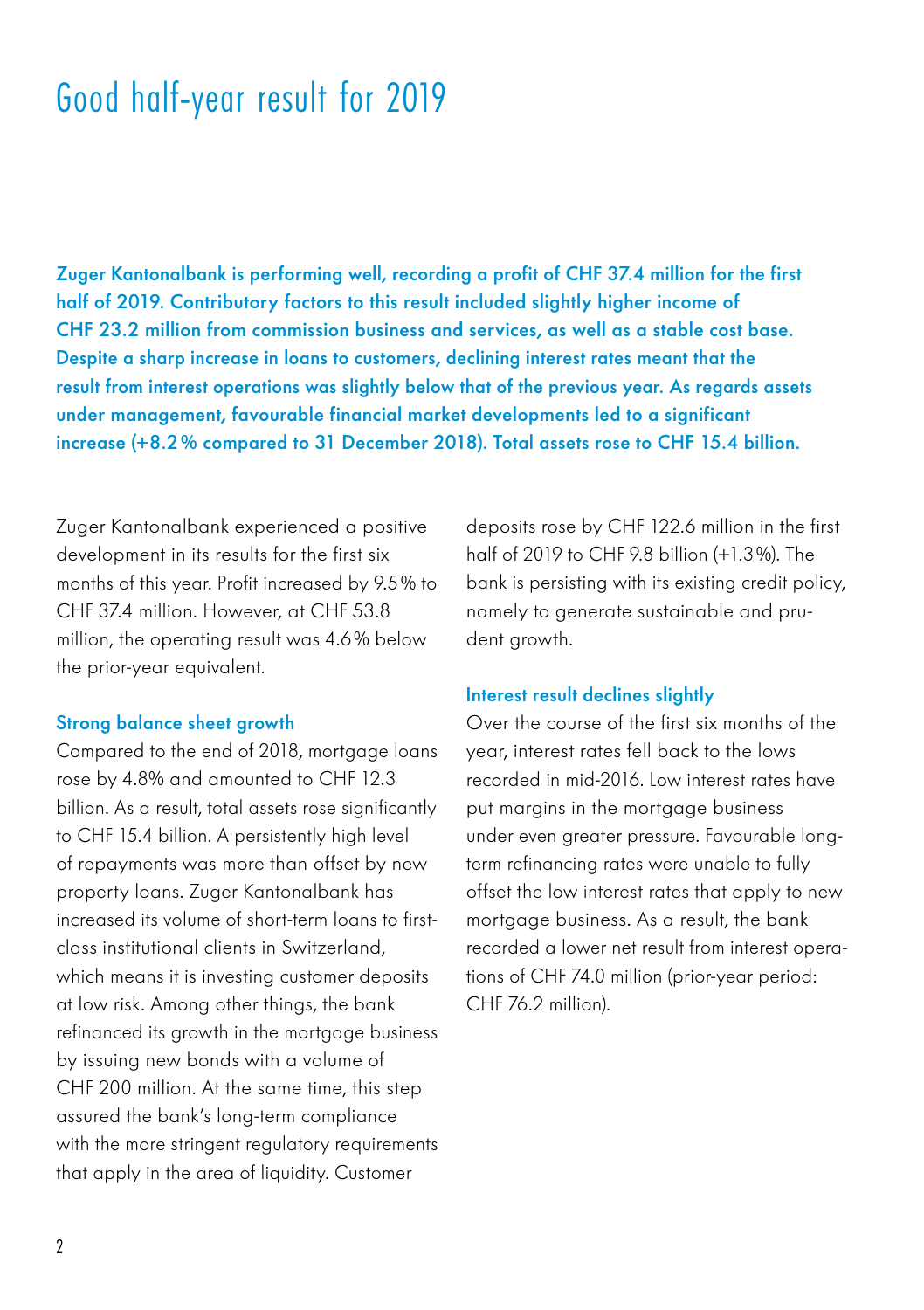#### Growth in asset management

The result from commission business and services increased to CHF 23.2 million (+2.7% compared to the prior-year period). The continued growth of assets under management, which was supported by a net new asset inflow of CHF 138.8 million in the first half of 2019, is strengthening this result in a sustainable way. The growth of the asset management business reflects the high level of confidence customers have in our advisory expertise. This was also confirmed by the Swiss business magazine "Bilanz", which cited Zuger Kantonalbank as Best Regional Bank in Private Banking in April 2019.

Assets under management rose by CHF 949.2 million to CHF 12.5 billion (+8.2%) compared to 31 December 2018, an increase enhanced by financial market developments. When adjusted for performance, the increase in assets under management in the first half of the year amounted to CHF 91.0 million.

The result from trading activities recorded a year-on-year decline of 10.8%. This decline is primarily attributable to the lower demand for securities transactions in foreign currencies.

#### Keen eye on efficiency

Zuger Kantonalbank once again demonstrated rigorous cost discipline in the first half of 2019. General and administrative expenses

came in at CHF 16.8 million, a 2.9% decline compared to the prior-year period. This reduction was achieved despite the bank's ongoing investment in digitalisation. Personnel expenses recorded a year-on-year rise of 0.8%. Depreciation declined by CHF 0.5 million year-on-year to CHF 5.3 million. At 45.9%, Zuger Kantonalbank has a strong cost-income ratio in an industry comparison.

#### Above-average equity base

The quality of the credit portfolio remains very good. No new default-related value adjustments were formed in the reporting period. Indeed, value adjustments were reduced by CHF 0.1 million.

The ratio of available regulatory capital amounted to 17.7% at mid-year (prior-year equivalent: 17.8%). This slight decline is attributable to the sharp growth in loans to customers. Zuger Kantonalbank remains one of the best capitalised banks in Switzerland.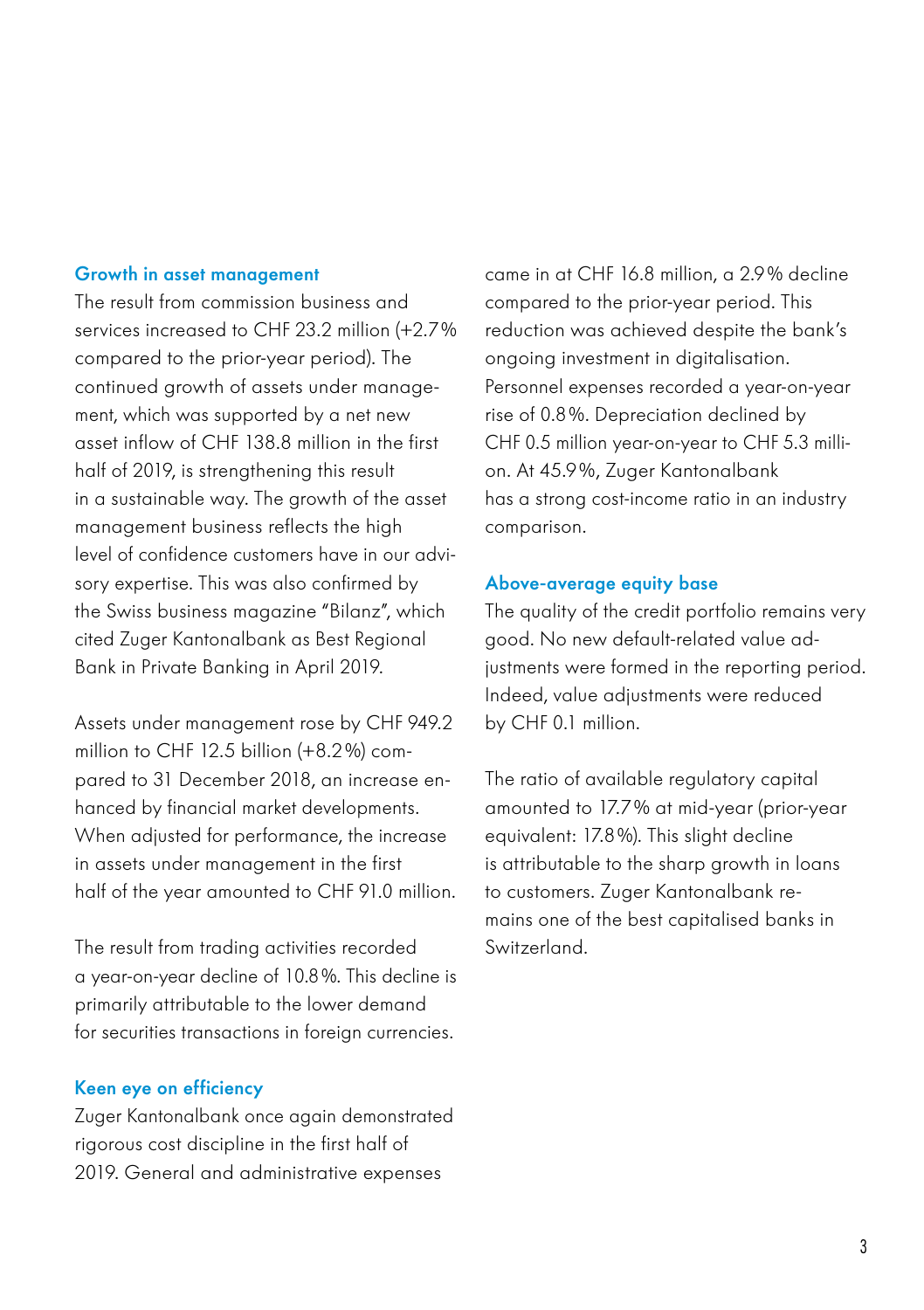# Balance Sheet

| Assets<br>Liquid assets<br>1,969,090<br>1,832,777<br>7.4%<br>29.9%<br>Amounts due from banks<br>25,089<br>32,588<br>$-7.0%$<br>Amounts due from customers<br>439,147<br>471,949<br>12,279,829<br>11,722,040<br>4.8%<br>Mortgage loans<br>$-17.7%$<br>535<br>Trading portfolio assets<br>650<br>10.3%<br>Positive replacement values of derivative financial instruments<br>13,459<br>12,197<br>548,885<br>2.7%<br>Financial investments<br>534,588<br>50.3%<br>Accrued income and prepaid expenses<br>6,481<br>4,311<br>0.0%<br>13,434<br>13,434<br>Participations<br>$-2.2%$<br>Tangible fixed assets<br>116,675<br>119,303<br>26,257<br>Other assets<br>267.4%<br>7,147<br>15,446,380<br>14,743,485<br>4.8%<br><b>Total assets</b><br>Total subordinated claims<br>2,281<br>1,047<br>117.8%<br>Liabilities<br>Amounts due to banks<br>75,900<br>2,194<br>>1,000.0%<br>Liabilities from securities financing transactions<br>300,000<br>9,771,964<br>9,638,925<br>1.4%<br>Amounts due in respect of customer deposits<br>20.4%<br>Negative replacement value of derivative financial instruments<br>22,150<br>18,402<br>Medium-term notes<br>23,793<br>34,244<br>$-30.5%$<br>Bond issues and central mortgage institution loans<br>3,831,000<br>3,608,000<br>6.2%<br>56,187<br>$-4.0%$<br>Accrued expenses and deferred income<br>58,508<br>Other liabilities<br>44,196<br>7.4%<br>41,138<br>4,021<br>3,701<br>8.6%<br>Provisions<br>Reserves for general banking risks<br>190,000<br>190,000<br>0.0%<br>■ risk profile<br>578,917<br>1.5%<br>570,517<br>general<br>Share capital<br>0.0%<br>144,144<br>144, 144<br>Statutory capital reserve<br>142,810<br>0.0%<br>142,810<br>of which tax-exempt capital contribution reserve<br>63,865<br>63,865<br>0.0%<br>226,859<br>219,381<br>3.4%<br>Statutory retained earnings reserve<br>$-12.9%$<br>$-3,262$<br>$-3,746$<br>Own shares<br>560<br>$-51.3%$<br>Profit carried forward<br>273<br>Six-month/12-month profit<br>37,429<br>$-49.9%$<br>74,707<br><b>Total liabilities</b><br>15,446,380<br>14,743,485<br>4.8%<br>Off-balance-sheet transactions<br>Contingent liabilities<br>31,288<br>$-1.5%$<br>31,773<br>455,514<br>0.5%<br>Irrevocable commitments<br>457,848<br>Liabilities for calls on shares and other equities<br>17,724<br>17,724<br>0.0%<br>Credit commitments | in CHF 1,000 (rounded) | 30.06.2019 | 31.12.2018 | Change |
|----------------------------------------------------------------------------------------------------------------------------------------------------------------------------------------------------------------------------------------------------------------------------------------------------------------------------------------------------------------------------------------------------------------------------------------------------------------------------------------------------------------------------------------------------------------------------------------------------------------------------------------------------------------------------------------------------------------------------------------------------------------------------------------------------------------------------------------------------------------------------------------------------------------------------------------------------------------------------------------------------------------------------------------------------------------------------------------------------------------------------------------------------------------------------------------------------------------------------------------------------------------------------------------------------------------------------------------------------------------------------------------------------------------------------------------------------------------------------------------------------------------------------------------------------------------------------------------------------------------------------------------------------------------------------------------------------------------------------------------------------------------------------------------------------------------------------------------------------------------------------------------------------------------------------------------------------------------------------------------------------------------------------------------------------------------------------------------------------------------------------------------------------------------------------------------------------------------------------------------------------------------------------------------------------------------------------------|------------------------|------------|------------|--------|
|                                                                                                                                                                                                                                                                                                                                                                                                                                                                                                                                                                                                                                                                                                                                                                                                                                                                                                                                                                                                                                                                                                                                                                                                                                                                                                                                                                                                                                                                                                                                                                                                                                                                                                                                                                                                                                                                                                                                                                                                                                                                                                                                                                                                                                                                                                                                  |                        |            |            |        |
|                                                                                                                                                                                                                                                                                                                                                                                                                                                                                                                                                                                                                                                                                                                                                                                                                                                                                                                                                                                                                                                                                                                                                                                                                                                                                                                                                                                                                                                                                                                                                                                                                                                                                                                                                                                                                                                                                                                                                                                                                                                                                                                                                                                                                                                                                                                                  |                        |            |            |        |
|                                                                                                                                                                                                                                                                                                                                                                                                                                                                                                                                                                                                                                                                                                                                                                                                                                                                                                                                                                                                                                                                                                                                                                                                                                                                                                                                                                                                                                                                                                                                                                                                                                                                                                                                                                                                                                                                                                                                                                                                                                                                                                                                                                                                                                                                                                                                  |                        |            |            |        |
|                                                                                                                                                                                                                                                                                                                                                                                                                                                                                                                                                                                                                                                                                                                                                                                                                                                                                                                                                                                                                                                                                                                                                                                                                                                                                                                                                                                                                                                                                                                                                                                                                                                                                                                                                                                                                                                                                                                                                                                                                                                                                                                                                                                                                                                                                                                                  |                        |            |            |        |
|                                                                                                                                                                                                                                                                                                                                                                                                                                                                                                                                                                                                                                                                                                                                                                                                                                                                                                                                                                                                                                                                                                                                                                                                                                                                                                                                                                                                                                                                                                                                                                                                                                                                                                                                                                                                                                                                                                                                                                                                                                                                                                                                                                                                                                                                                                                                  |                        |            |            |        |
|                                                                                                                                                                                                                                                                                                                                                                                                                                                                                                                                                                                                                                                                                                                                                                                                                                                                                                                                                                                                                                                                                                                                                                                                                                                                                                                                                                                                                                                                                                                                                                                                                                                                                                                                                                                                                                                                                                                                                                                                                                                                                                                                                                                                                                                                                                                                  |                        |            |            |        |
|                                                                                                                                                                                                                                                                                                                                                                                                                                                                                                                                                                                                                                                                                                                                                                                                                                                                                                                                                                                                                                                                                                                                                                                                                                                                                                                                                                                                                                                                                                                                                                                                                                                                                                                                                                                                                                                                                                                                                                                                                                                                                                                                                                                                                                                                                                                                  |                        |            |            |        |
|                                                                                                                                                                                                                                                                                                                                                                                                                                                                                                                                                                                                                                                                                                                                                                                                                                                                                                                                                                                                                                                                                                                                                                                                                                                                                                                                                                                                                                                                                                                                                                                                                                                                                                                                                                                                                                                                                                                                                                                                                                                                                                                                                                                                                                                                                                                                  |                        |            |            |        |
|                                                                                                                                                                                                                                                                                                                                                                                                                                                                                                                                                                                                                                                                                                                                                                                                                                                                                                                                                                                                                                                                                                                                                                                                                                                                                                                                                                                                                                                                                                                                                                                                                                                                                                                                                                                                                                                                                                                                                                                                                                                                                                                                                                                                                                                                                                                                  |                        |            |            |        |
|                                                                                                                                                                                                                                                                                                                                                                                                                                                                                                                                                                                                                                                                                                                                                                                                                                                                                                                                                                                                                                                                                                                                                                                                                                                                                                                                                                                                                                                                                                                                                                                                                                                                                                                                                                                                                                                                                                                                                                                                                                                                                                                                                                                                                                                                                                                                  |                        |            |            |        |
|                                                                                                                                                                                                                                                                                                                                                                                                                                                                                                                                                                                                                                                                                                                                                                                                                                                                                                                                                                                                                                                                                                                                                                                                                                                                                                                                                                                                                                                                                                                                                                                                                                                                                                                                                                                                                                                                                                                                                                                                                                                                                                                                                                                                                                                                                                                                  |                        |            |            |        |
|                                                                                                                                                                                                                                                                                                                                                                                                                                                                                                                                                                                                                                                                                                                                                                                                                                                                                                                                                                                                                                                                                                                                                                                                                                                                                                                                                                                                                                                                                                                                                                                                                                                                                                                                                                                                                                                                                                                                                                                                                                                                                                                                                                                                                                                                                                                                  |                        |            |            |        |
|                                                                                                                                                                                                                                                                                                                                                                                                                                                                                                                                                                                                                                                                                                                                                                                                                                                                                                                                                                                                                                                                                                                                                                                                                                                                                                                                                                                                                                                                                                                                                                                                                                                                                                                                                                                                                                                                                                                                                                                                                                                                                                                                                                                                                                                                                                                                  |                        |            |            |        |
|                                                                                                                                                                                                                                                                                                                                                                                                                                                                                                                                                                                                                                                                                                                                                                                                                                                                                                                                                                                                                                                                                                                                                                                                                                                                                                                                                                                                                                                                                                                                                                                                                                                                                                                                                                                                                                                                                                                                                                                                                                                                                                                                                                                                                                                                                                                                  |                        |            |            |        |
|                                                                                                                                                                                                                                                                                                                                                                                                                                                                                                                                                                                                                                                                                                                                                                                                                                                                                                                                                                                                                                                                                                                                                                                                                                                                                                                                                                                                                                                                                                                                                                                                                                                                                                                                                                                                                                                                                                                                                                                                                                                                                                                                                                                                                                                                                                                                  |                        |            |            |        |
|                                                                                                                                                                                                                                                                                                                                                                                                                                                                                                                                                                                                                                                                                                                                                                                                                                                                                                                                                                                                                                                                                                                                                                                                                                                                                                                                                                                                                                                                                                                                                                                                                                                                                                                                                                                                                                                                                                                                                                                                                                                                                                                                                                                                                                                                                                                                  |                        |            |            |        |
|                                                                                                                                                                                                                                                                                                                                                                                                                                                                                                                                                                                                                                                                                                                                                                                                                                                                                                                                                                                                                                                                                                                                                                                                                                                                                                                                                                                                                                                                                                                                                                                                                                                                                                                                                                                                                                                                                                                                                                                                                                                                                                                                                                                                                                                                                                                                  |                        |            |            |        |
|                                                                                                                                                                                                                                                                                                                                                                                                                                                                                                                                                                                                                                                                                                                                                                                                                                                                                                                                                                                                                                                                                                                                                                                                                                                                                                                                                                                                                                                                                                                                                                                                                                                                                                                                                                                                                                                                                                                                                                                                                                                                                                                                                                                                                                                                                                                                  |                        |            |            |        |
|                                                                                                                                                                                                                                                                                                                                                                                                                                                                                                                                                                                                                                                                                                                                                                                                                                                                                                                                                                                                                                                                                                                                                                                                                                                                                                                                                                                                                                                                                                                                                                                                                                                                                                                                                                                                                                                                                                                                                                                                                                                                                                                                                                                                                                                                                                                                  |                        |            |            |        |
|                                                                                                                                                                                                                                                                                                                                                                                                                                                                                                                                                                                                                                                                                                                                                                                                                                                                                                                                                                                                                                                                                                                                                                                                                                                                                                                                                                                                                                                                                                                                                                                                                                                                                                                                                                                                                                                                                                                                                                                                                                                                                                                                                                                                                                                                                                                                  |                        |            |            |        |
|                                                                                                                                                                                                                                                                                                                                                                                                                                                                                                                                                                                                                                                                                                                                                                                                                                                                                                                                                                                                                                                                                                                                                                                                                                                                                                                                                                                                                                                                                                                                                                                                                                                                                                                                                                                                                                                                                                                                                                                                                                                                                                                                                                                                                                                                                                                                  |                        |            |            |        |
|                                                                                                                                                                                                                                                                                                                                                                                                                                                                                                                                                                                                                                                                                                                                                                                                                                                                                                                                                                                                                                                                                                                                                                                                                                                                                                                                                                                                                                                                                                                                                                                                                                                                                                                                                                                                                                                                                                                                                                                                                                                                                                                                                                                                                                                                                                                                  |                        |            |            |        |
|                                                                                                                                                                                                                                                                                                                                                                                                                                                                                                                                                                                                                                                                                                                                                                                                                                                                                                                                                                                                                                                                                                                                                                                                                                                                                                                                                                                                                                                                                                                                                                                                                                                                                                                                                                                                                                                                                                                                                                                                                                                                                                                                                                                                                                                                                                                                  |                        |            |            |        |
|                                                                                                                                                                                                                                                                                                                                                                                                                                                                                                                                                                                                                                                                                                                                                                                                                                                                                                                                                                                                                                                                                                                                                                                                                                                                                                                                                                                                                                                                                                                                                                                                                                                                                                                                                                                                                                                                                                                                                                                                                                                                                                                                                                                                                                                                                                                                  |                        |            |            |        |
|                                                                                                                                                                                                                                                                                                                                                                                                                                                                                                                                                                                                                                                                                                                                                                                                                                                                                                                                                                                                                                                                                                                                                                                                                                                                                                                                                                                                                                                                                                                                                                                                                                                                                                                                                                                                                                                                                                                                                                                                                                                                                                                                                                                                                                                                                                                                  |                        |            |            |        |
|                                                                                                                                                                                                                                                                                                                                                                                                                                                                                                                                                                                                                                                                                                                                                                                                                                                                                                                                                                                                                                                                                                                                                                                                                                                                                                                                                                                                                                                                                                                                                                                                                                                                                                                                                                                                                                                                                                                                                                                                                                                                                                                                                                                                                                                                                                                                  |                        |            |            |        |
|                                                                                                                                                                                                                                                                                                                                                                                                                                                                                                                                                                                                                                                                                                                                                                                                                                                                                                                                                                                                                                                                                                                                                                                                                                                                                                                                                                                                                                                                                                                                                                                                                                                                                                                                                                                                                                                                                                                                                                                                                                                                                                                                                                                                                                                                                                                                  |                        |            |            |        |
|                                                                                                                                                                                                                                                                                                                                                                                                                                                                                                                                                                                                                                                                                                                                                                                                                                                                                                                                                                                                                                                                                                                                                                                                                                                                                                                                                                                                                                                                                                                                                                                                                                                                                                                                                                                                                                                                                                                                                                                                                                                                                                                                                                                                                                                                                                                                  |                        |            |            |        |
|                                                                                                                                                                                                                                                                                                                                                                                                                                                                                                                                                                                                                                                                                                                                                                                                                                                                                                                                                                                                                                                                                                                                                                                                                                                                                                                                                                                                                                                                                                                                                                                                                                                                                                                                                                                                                                                                                                                                                                                                                                                                                                                                                                                                                                                                                                                                  |                        |            |            |        |
|                                                                                                                                                                                                                                                                                                                                                                                                                                                                                                                                                                                                                                                                                                                                                                                                                                                                                                                                                                                                                                                                                                                                                                                                                                                                                                                                                                                                                                                                                                                                                                                                                                                                                                                                                                                                                                                                                                                                                                                                                                                                                                                                                                                                                                                                                                                                  |                        |            |            |        |
|                                                                                                                                                                                                                                                                                                                                                                                                                                                                                                                                                                                                                                                                                                                                                                                                                                                                                                                                                                                                                                                                                                                                                                                                                                                                                                                                                                                                                                                                                                                                                                                                                                                                                                                                                                                                                                                                                                                                                                                                                                                                                                                                                                                                                                                                                                                                  |                        |            |            |        |
|                                                                                                                                                                                                                                                                                                                                                                                                                                                                                                                                                                                                                                                                                                                                                                                                                                                                                                                                                                                                                                                                                                                                                                                                                                                                                                                                                                                                                                                                                                                                                                                                                                                                                                                                                                                                                                                                                                                                                                                                                                                                                                                                                                                                                                                                                                                                  |                        |            |            |        |
|                                                                                                                                                                                                                                                                                                                                                                                                                                                                                                                                                                                                                                                                                                                                                                                                                                                                                                                                                                                                                                                                                                                                                                                                                                                                                                                                                                                                                                                                                                                                                                                                                                                                                                                                                                                                                                                                                                                                                                                                                                                                                                                                                                                                                                                                                                                                  |                        |            |            |        |
|                                                                                                                                                                                                                                                                                                                                                                                                                                                                                                                                                                                                                                                                                                                                                                                                                                                                                                                                                                                                                                                                                                                                                                                                                                                                                                                                                                                                                                                                                                                                                                                                                                                                                                                                                                                                                                                                                                                                                                                                                                                                                                                                                                                                                                                                                                                                  |                        |            |            |        |
|                                                                                                                                                                                                                                                                                                                                                                                                                                                                                                                                                                                                                                                                                                                                                                                                                                                                                                                                                                                                                                                                                                                                                                                                                                                                                                                                                                                                                                                                                                                                                                                                                                                                                                                                                                                                                                                                                                                                                                                                                                                                                                                                                                                                                                                                                                                                  |                        |            |            |        |
|                                                                                                                                                                                                                                                                                                                                                                                                                                                                                                                                                                                                                                                                                                                                                                                                                                                                                                                                                                                                                                                                                                                                                                                                                                                                                                                                                                                                                                                                                                                                                                                                                                                                                                                                                                                                                                                                                                                                                                                                                                                                                                                                                                                                                                                                                                                                  |                        |            |            |        |
|                                                                                                                                                                                                                                                                                                                                                                                                                                                                                                                                                                                                                                                                                                                                                                                                                                                                                                                                                                                                                                                                                                                                                                                                                                                                                                                                                                                                                                                                                                                                                                                                                                                                                                                                                                                                                                                                                                                                                                                                                                                                                                                                                                                                                                                                                                                                  |                        |            |            |        |
|                                                                                                                                                                                                                                                                                                                                                                                                                                                                                                                                                                                                                                                                                                                                                                                                                                                                                                                                                                                                                                                                                                                                                                                                                                                                                                                                                                                                                                                                                                                                                                                                                                                                                                                                                                                                                                                                                                                                                                                                                                                                                                                                                                                                                                                                                                                                  |                        |            |            |        |
|                                                                                                                                                                                                                                                                                                                                                                                                                                                                                                                                                                                                                                                                                                                                                                                                                                                                                                                                                                                                                                                                                                                                                                                                                                                                                                                                                                                                                                                                                                                                                                                                                                                                                                                                                                                                                                                                                                                                                                                                                                                                                                                                                                                                                                                                                                                                  |                        |            |            |        |
|                                                                                                                                                                                                                                                                                                                                                                                                                                                                                                                                                                                                                                                                                                                                                                                                                                                                                                                                                                                                                                                                                                                                                                                                                                                                                                                                                                                                                                                                                                                                                                                                                                                                                                                                                                                                                                                                                                                                                                                                                                                                                                                                                                                                                                                                                                                                  |                        |            |            |        |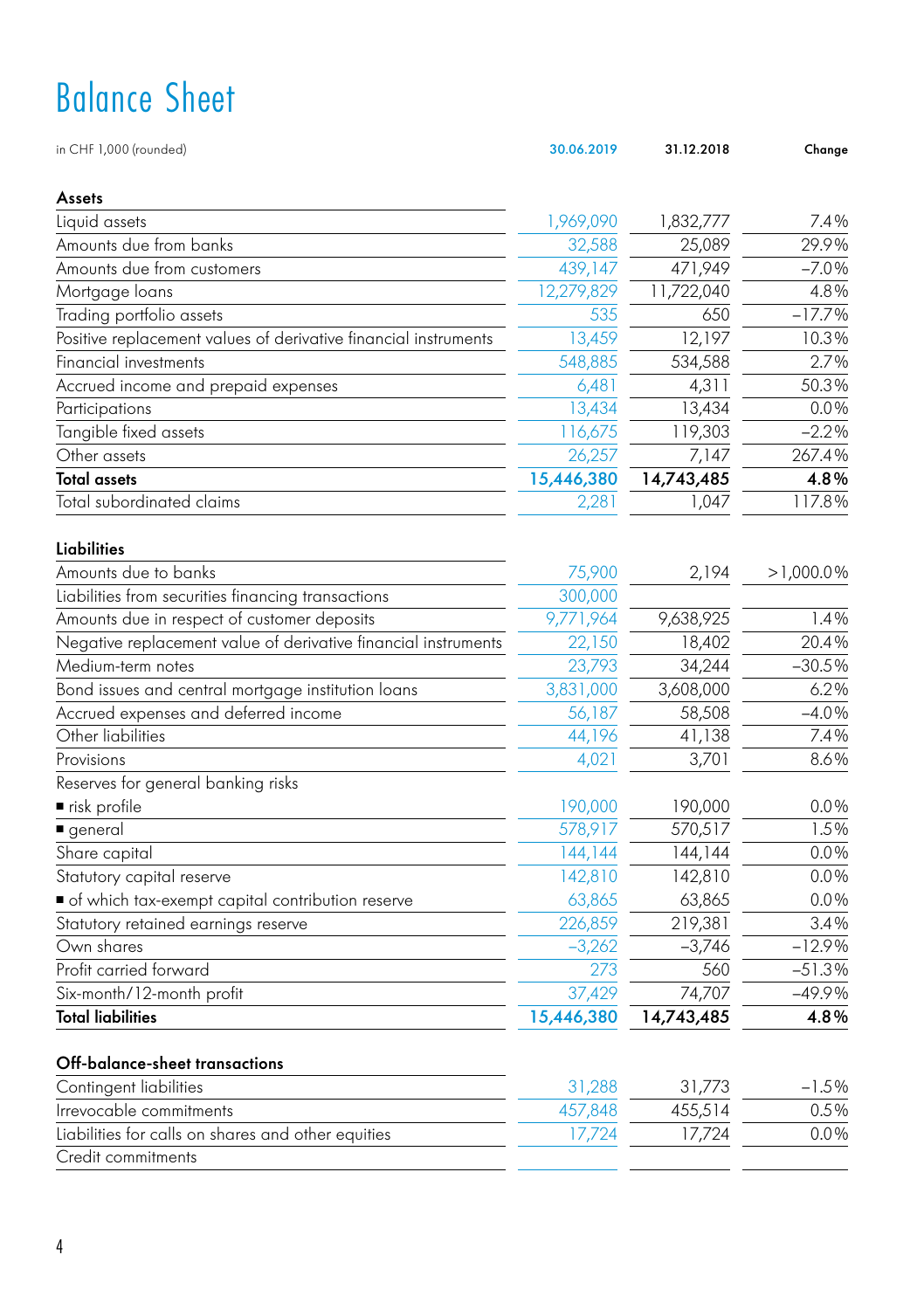# Income Statement

| in CHF 1,000 (rounded)                                                                                           | 30.06.2019 | 30.06.2018 | Change    |
|------------------------------------------------------------------------------------------------------------------|------------|------------|-----------|
| Interest and discount income                                                                                     | 94,658     | 96,008     | $-1.4%$   |
| Interest and dividend income from trading portfolios                                                             |            |            |           |
| Interest and dividend income from financial investments                                                          | 1,310      | 1,222      | 7.1%      |
| Interest expense                                                                                                 | $-22,001$  | $-21,224$  | 3.7%      |
| Gross result from interest operations                                                                            | 73,967     | 76,006     | $-2.7%$   |
| Changes from default-risk-related value adjustments and                                                          | 73         | 186        | $-61.0%$  |
| losses from interest operations                                                                                  |            |            |           |
| Net result from interest operations                                                                              | 74,039     | 76,192     | $-2.8%$   |
| Commission income from securities and investment transactions                                                    | 19,505     | 19,421     | 0.4%      |
| Commission income from lending activities                                                                        | 431        | 482        | $-10.5%$  |
| Commission income from other services                                                                            | 5,863      | 5,620      | 4.3%      |
| Commission expense                                                                                               | $-2,635$   | $-2,968$   | $-11.2%$  |
| Result from commission business and services                                                                     | 23,164     | 22,556     | 2.7%      |
| Result from trading activities                                                                                   | 7,721      | 8,651      | $-10.8%$  |
| Result from divestment of financial investments                                                                  |            | 626        | $-100.0%$ |
| Income from participations                                                                                       | 2,185      | 2,691      | $-18.8%$  |
| Result from real estate                                                                                          | 1,856      | 1,825      | 1.7%      |
| Other ordinary income                                                                                            | 418        | 215        | 94.4%     |
| Other ordinary expenses                                                                                          | $-0$       |            |           |
| Other result from ordinary activities                                                                            | 4,459      | 5,357      | $-16.8%$  |
| Operating income                                                                                                 | 109,384    | 112,756    | $-3.0%$   |
| Personnel expenses                                                                                               | $-33,405$  | $-33,153$  | 0.8%      |
| General and administrative expenses                                                                              | $-16,796$  | $-17,300$  | $-2.9%$   |
| <b>Operating expenses</b>                                                                                        | $-50,201$  | $-50,453$  | $-0.5%$   |
| Value adjustments on participations and depreciation and<br>amortisation of tangible and intangible fixed assets | $-5,322$   | $-5,857$   | $-9.1%$   |
| Changes to provisions and other value adjustments, and losses                                                    | $-48$      | $-54$      | $-12.3%$  |
| <b>Operating result</b>                                                                                          | 53,813     | 56,392     | $-4.6%$   |
| Extraordinary income                                                                                             |            | 14         | $-100.0%$ |
| <b>Extraordinary expenses</b>                                                                                    |            |            |           |
| Changes in reserves for general banking risks                                                                    | $-8,400$   | -15,750    | $-46.7%$  |
| Taxes                                                                                                            | $-7,983$   | $-6,473$   | 23.3%     |
| Six-month profit                                                                                                 | 37,429     | 34,184     | 9.5%      |
|                                                                                                                  |            |            |           |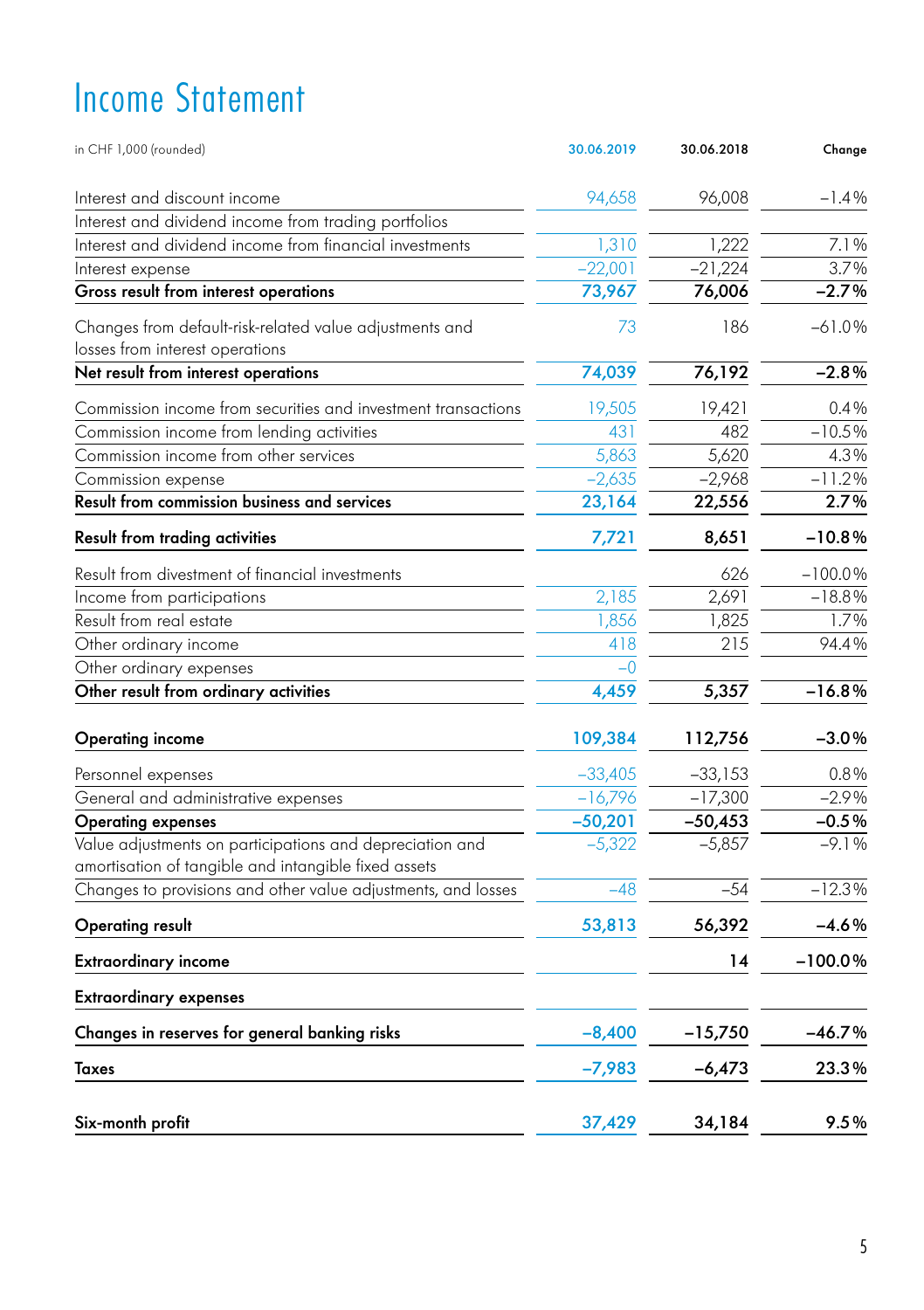## Statement of Changes in Equity

| in CHF 1,000 (rounded)                                                          | Share<br>capital | Statutory<br>capital<br>reserve | Statutory<br>retained<br>earnings<br>reserve | Own<br>shares | Reserves for<br>aeneral<br>banking risks | Result of<br>the period | Total     |
|---------------------------------------------------------------------------------|------------------|---------------------------------|----------------------------------------------|---------------|------------------------------------------|-------------------------|-----------|
| Equity as at 31.12.2018                                                         | 144,144          | 142.810                         | 219.381                                      | $-3.746$      | 760.517                                  | 75.267                  | 1,338,373 |
| Acquisition of own shares                                                       |                  |                                 |                                              | $-1,346$      |                                          |                         | $-1,346$  |
| Disposal of own shares                                                          |                  |                                 |                                              | 1,831         |                                          |                         | 1,831     |
| Profit (loss) on disposal of own shares                                         |                  |                                 | $-158$                                       |               |                                          |                         | $-158$    |
| Dividends from own equity securities                                            |                  |                                 | 136                                          |               |                                          |                         | 136       |
| Dividends and other distributions                                               |                  |                                 | 7,500                                        |               |                                          | $-74,995$               | $-67,495$ |
| Other allocations to (transfers from) the<br>reserves for general banking risks |                  |                                 |                                              |               | 8,400                                    |                         | 8,400     |
| Six-month profit                                                                |                  |                                 |                                              |               |                                          | 37,429                  | 37,429    |
| Equity as at 30.06.2019                                                         | 144,144          | 142.810                         | 226.859                                      | $-3.262$      | 768.917                                  | 37,702                  | 1,317,170 |

### Abridged Notes

#### Changes to accounting and valuation policies and any corrections to errors, and their impact on the interim financial statements

There are no changes or corrections to errors to report in comparison with the previous year.

#### Note on factors which have influenced the bank's economic situation during the reporting period and by comparison with the prioryear period

For comments on the development of business in the first half of 2019, please see pages 2 and 3 of this publication.

#### Extraordinary income and extraordinary expenses

| in CHF 1,000 (rounded)                                                                             | 30.06.2019 | 30.06.2018 | Change     |
|----------------------------------------------------------------------------------------------------|------------|------------|------------|
| Gains realised from the disposal of participations,<br>tangible fixed assets and intangible assets |            | 14         | $-100.0\%$ |
| Other extraordinary income                                                                         |            |            |            |
| Total extraordinary income                                                                         |            | 14         | $-100.0%$  |
| Total extraordinary expenses                                                                       |            |            |            |

#### Material events occurring after the balance sheet date of the interim financial statements

No material events have occurred since the balance sheet date which significantly influence the bank's assets, financial position and earnings as at 30 June 2019.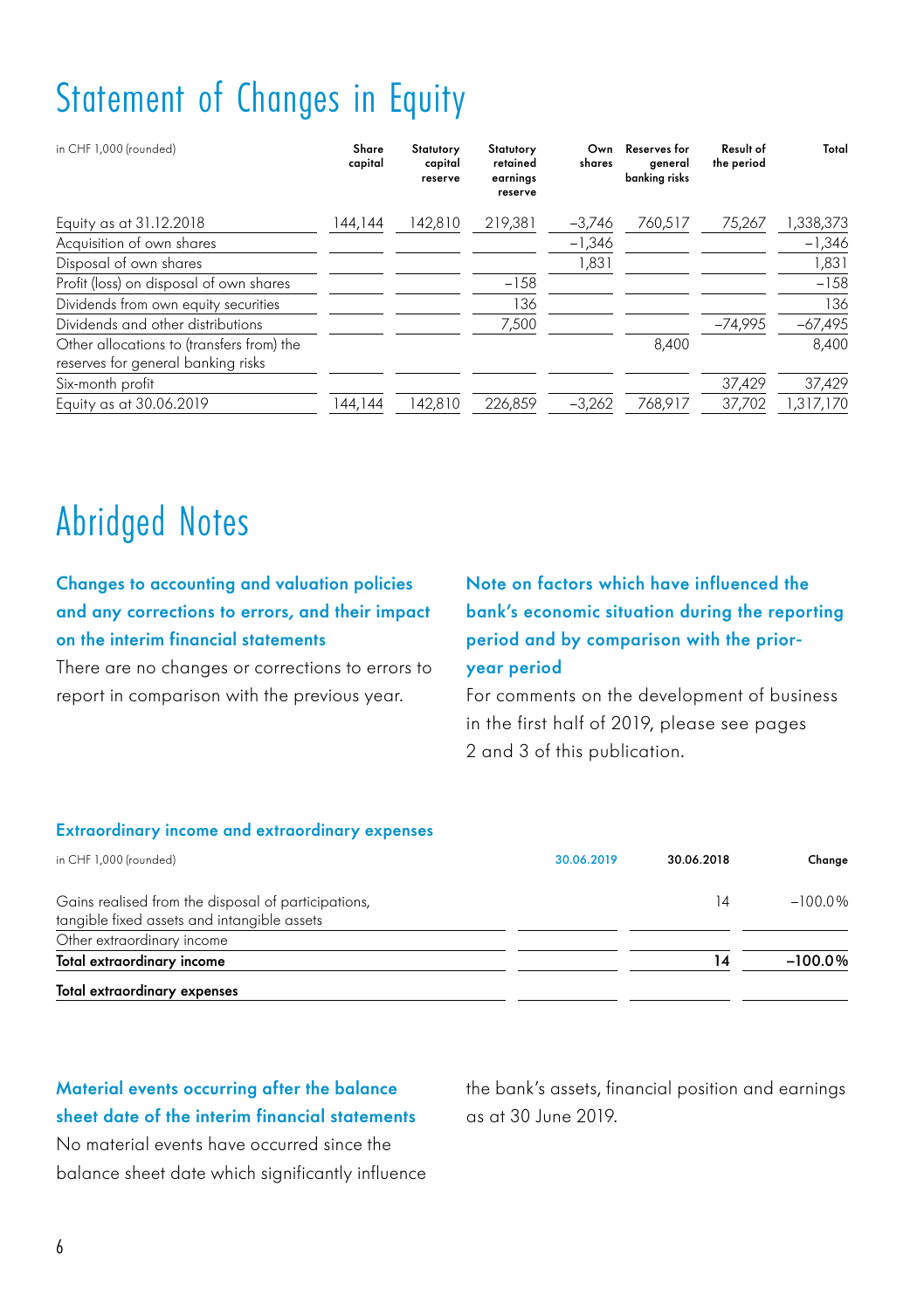### Outlook for 2019

The extremely positive developments in the financial markets in the first half of the year were consistently supported by the expansionary monetary policy of the world's key central banks. Trade policy tensions continue to indicate a further slowdown in economic growth, however, and political tensions such as Brexit will continue to preoccupy investors over the coming months too. This could trigger a rise in financial market volatility.

#### Zug real estate market performing strongly

Large numbers of rental apartments continue to be built across Switzerland, even though the number of vacant apartments continues to rise. The picture looks rather different in Canton Zug, where the number of planning permits issued last year suggests that new-build construction will remain low in 2019. Given the already very low vacancy rate of 0.4%, this market is unlikely to ease much this year. Living space continues to be in short supply and demand remains high.

#### Digital services being expanded

By way of enhancing the comprehensive personalised advice provided by our certified client advisors, we are consistently expanding our offering of digital services. The second half of 2019 will see preparatory

work carried out for the introduction of a completely overhauled mobile banking service along with additional functionalities in e-banking, such as the administration of powers of attorney and a scanner to record the new payment slips.

#### Conversion of bearer shares to registered shares

On 4 May 2019 the Annual General Meeting approved the new legislation relating to Zuger Kantonalbank. This will enter into force on 1 January 2020, and among other things envisages the conversion of the current bearer shares to registered shares. The par value will remain CHF 500 per share. Zuger Kantonalbank is taking the necessary measures to ensure that this conversion can be implemented for shareholders.

#### Good annual result anticipated

Zuger Kantonalbank is expecting a good annual result, with a slightly lower operating result and profit broadly in line with that of the previous year.